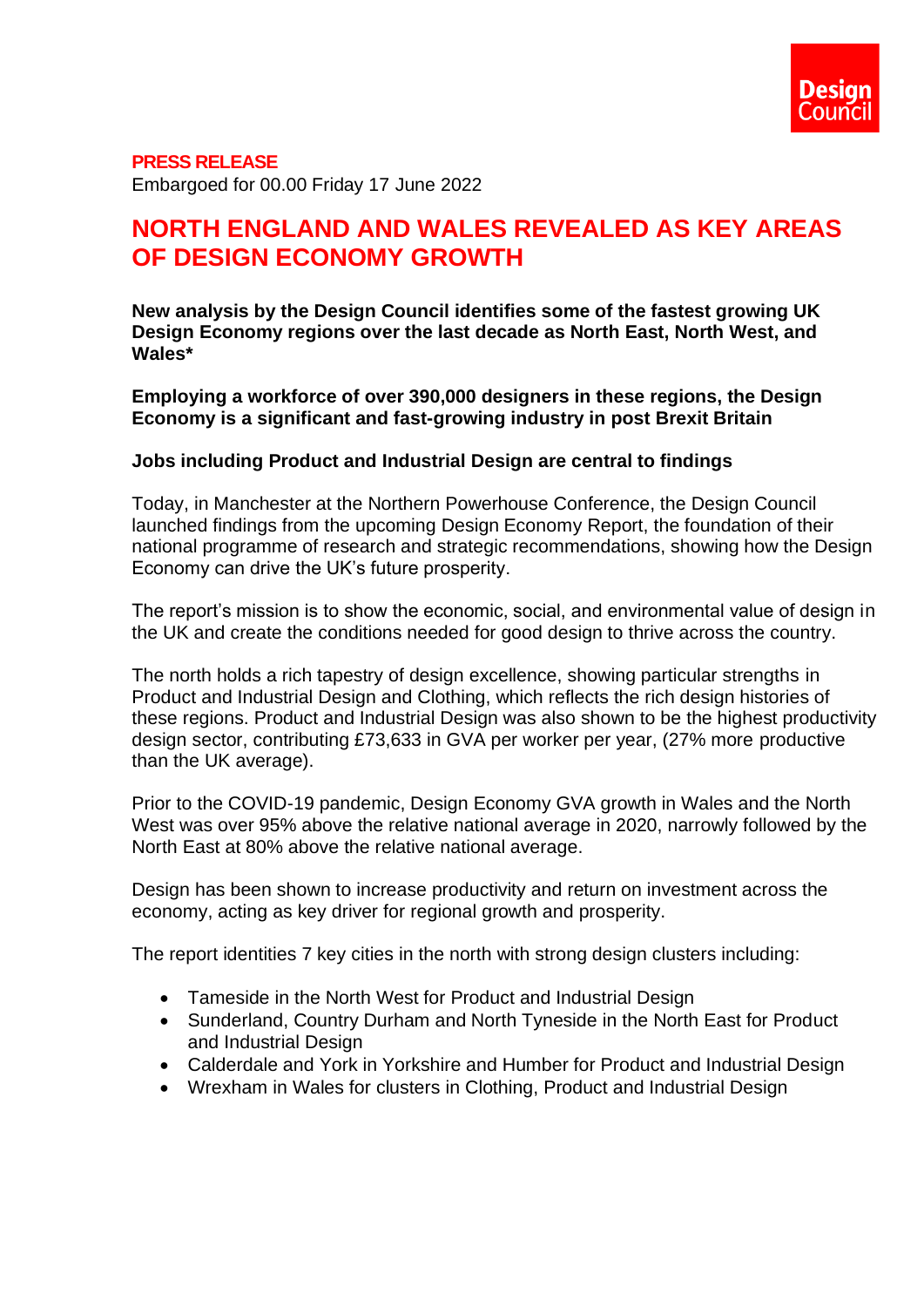Jobs within these design sectors include user experience designers, product designers, development engineers, tailors and dressmakers.

Not all areas in the north however have experienced growth, Yorkshire and the Humber saw an 8% decline in its design economy between 2017 and 2019 showing that support is crucial.

## **Minnie Moll, Chief Executive, Design Council said:**

*"Our Design Economy research is important evidence of the value of design and what potential there is to leverage the sector for growth. It is heartening to see significant growth in the North of England and Wales."*

## **Andy Haldane, Chair, Levelling-Up Commission, said:**

*"These findings show that nurturing the design economy should be at the heart of driving jobs, skills and regional prosperity in the North."*

The Design Economy report looks the diversity of the design sector, its vital role in levelling up the UK's regional economies, and the changes that must be made to ensure that design works for everyone.

The Design Economy report will be published in full on 21 July 2022.

**ENDS** 

-----------------------------------------------------------------------------------------------------------------------

#### **Notes to Editor:**

For further information, images and interview requests please contact:

Rioco Green designcouncil@modusbpcm,com

[Infographics available HERE](https://designcouncil.egnyte.com/fl/6OlPtBK1As#folder-link/Design%20Economy%20Northern%20Powerhouse%2022/Landscape)

GVA contributions of design (2019): North East: 1.87bn North West: 8.04bn Yorkshire and the Humber: £5.2bn Wales: £2bn

Rates of GVA Growth (2017 - 2019): \*North East: 9% growth in design economy vs. 5% in regional economy North West: 14% growth in design economy vs 6% in regional economy Yorkshire and the Humber: 8% decline in design economy vs 7% growth in regional economy Wales: 18% growth in design economy vs. 7% in regional economy